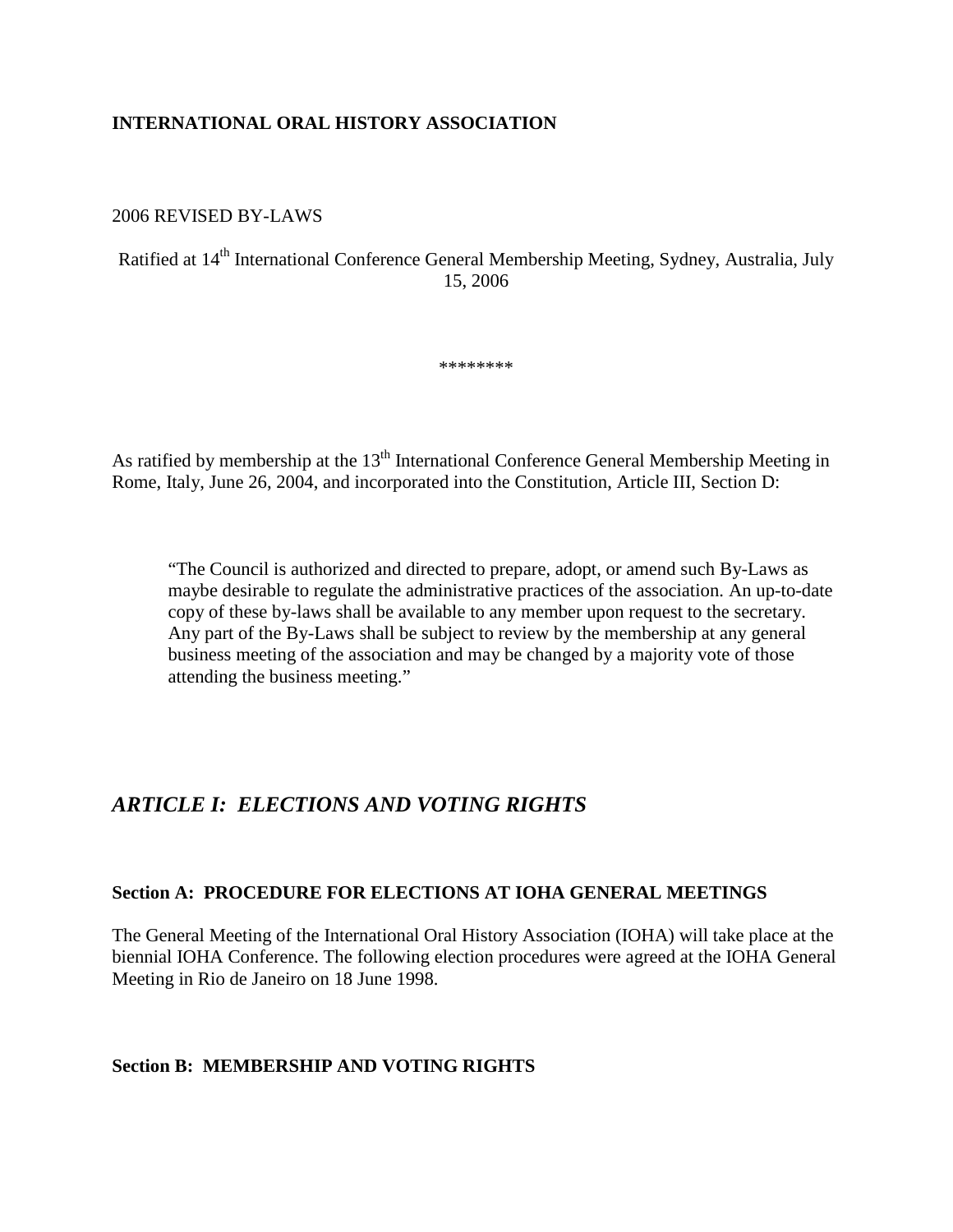The IOHA membership period for payment of dues runs from July 1 in the year of the IOHA biennial conference until June 30 two years later in the year of the next IOHA conference. Members joining at any time in this two year period will pay the full fee and be entitled to full membership rights, including the right to vote in the General Meeting at the IOHA Conference at the end of their membership period. People who join the IOHA at the IOHA Conference will be members until June 30 in the year of the next IOHA Conference, and will be eligible to vote at both conferences. Member institutions of the IOHA will be entitled to one vote per institution at the IOHA General Meeting.

#### **Section C: GENERAL MEETING ELECTION PROCEDURE**

#### **C.1. Voting Cards**

At the start of the General Meeting the IOHA Membership Secretary will hand out two voting 'cards' to each IOHA member who is present at the meeting. The first voting card will be used for the election of President and **two** Vice-President**s**, and for other votes in the General Meeting. The second voting card is for the election of IOHA Council members, and will include spaces for the voter to write the names of up to nine candidates.

#### **C.2. Election of IOHA President**

A Council member who is not standing for President will chair the Presidential election at the General Meeting. He or she will ask for Presidential nominations from the General meeting. Each nomination must have a proposer and a seconder. If there is only one nomination, that person is automatically elected. If there is more than one nomination, each candidate will make a short speech and then all candidates will leave the room. IOHA members will then vote by raising their voting card for their preferred candidate. The Chair-person will appoint vote counters and will announce the elected President, who will take over as Chair-person of the meeting.

#### **C.3. Election of two Vice-Presidents**

The President will then ask the General Meeting to nominate and second candidates for the two positions of Vice-President. The election procedure is the same as for the Presidential election. Each member is entitled to vote by raising their voting card for two candidates, and the two candidates with the most votes are elected Vice-Presidents.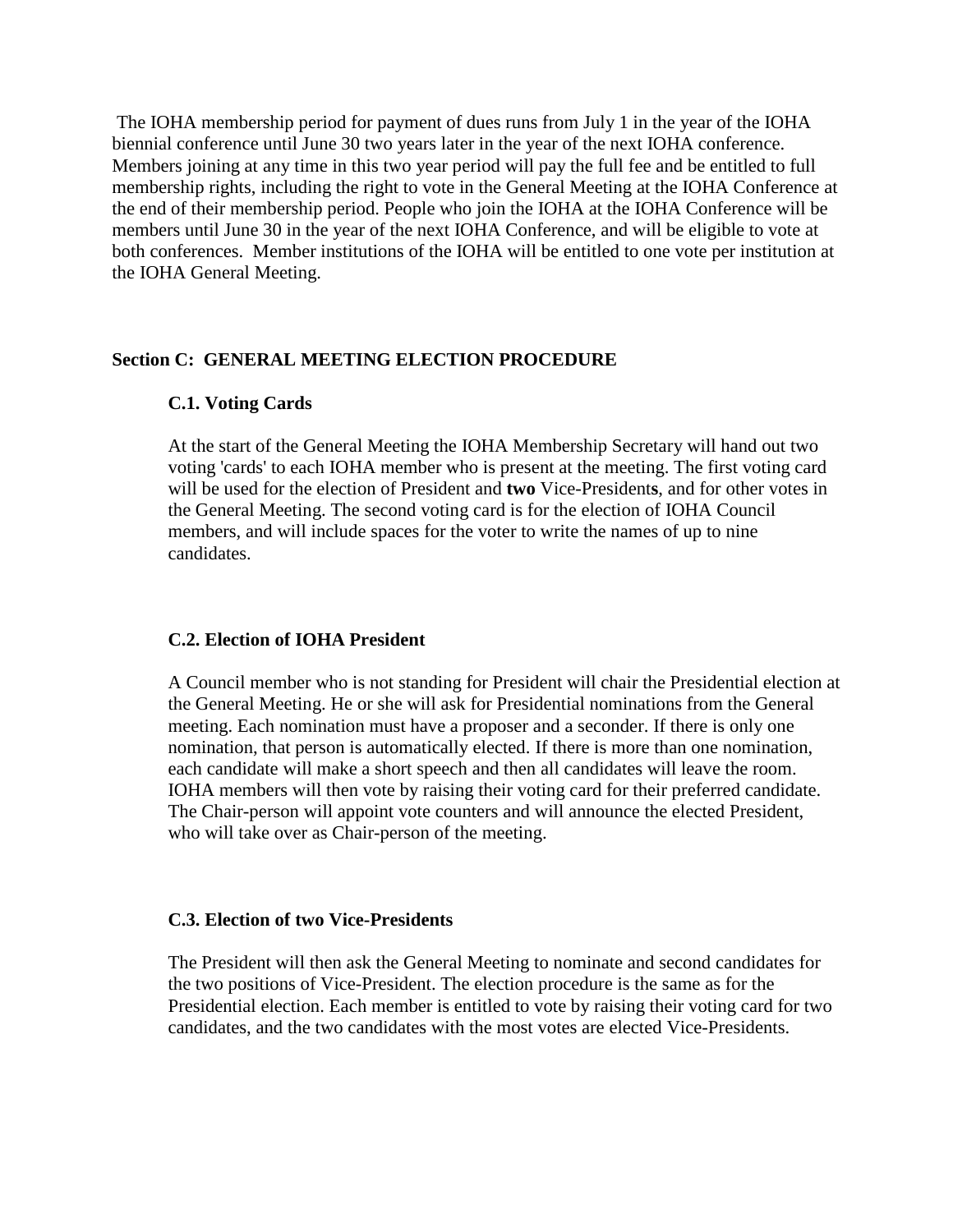#### **C.4. Election of IOHA Regional Representatives**

The President will then ask the General Meeting to nominate and second candidates for the IOHA Regional Representatives on the Council. The names of nominees will be written up in lists for each geographical region (Africa, Asia, Europe, North America, Oceania, and South America and). Each nominee will be invited to make a very short speech. A secret ballot will then take place, with each member using their second voting card to record the names of up to nine candidates for whom they wish to vote (it does not matter in which order the names are ranked - each name will receive one vote). These voting forms will be collected and the two Vice-Presidents will tally the votes for each candidate. The candidate with the most votes is elected and represents his or her region. The candidate with the second most votes from a different region is elected and represents his or her region. The candidate with the third most votes from a different region is elected and represents his or her region... and so on until six of the regions have representatives, as required in the IOHA Constitution. Then the four candidates with the next most votes are elected.

#### **Section D: PREPARATION FOR ELECTIONS**

#### **D.1. Nominating Committee**

The Nominating Committee shall consist of the immediate Past President and two members of the Association appointed by the President, who are not currently serving on the Council. The names and email addresses of the Nominating Committee will be posted on the IOHA Website and in the biannual newsletters.

The Nominating Committee shall invite and encourage nominations and present a slate of candidates to the membership three months prior to the General Meeting. Members who wish to self-nominate or nominate others in advance of the General Meeting should contact the Nominating Committee. This procedure will not preclude nominations (including self nominations) from the floor.

The Nominating Committee will also take into account the bilingual needs and capacities of the Association in developing slates of candidates.

#### **D.2 Election Publicity**

In anticipation of the election at the biennial conference, the Executive Secretary will post on the IOHA website and reference in a newsletter announcement immediately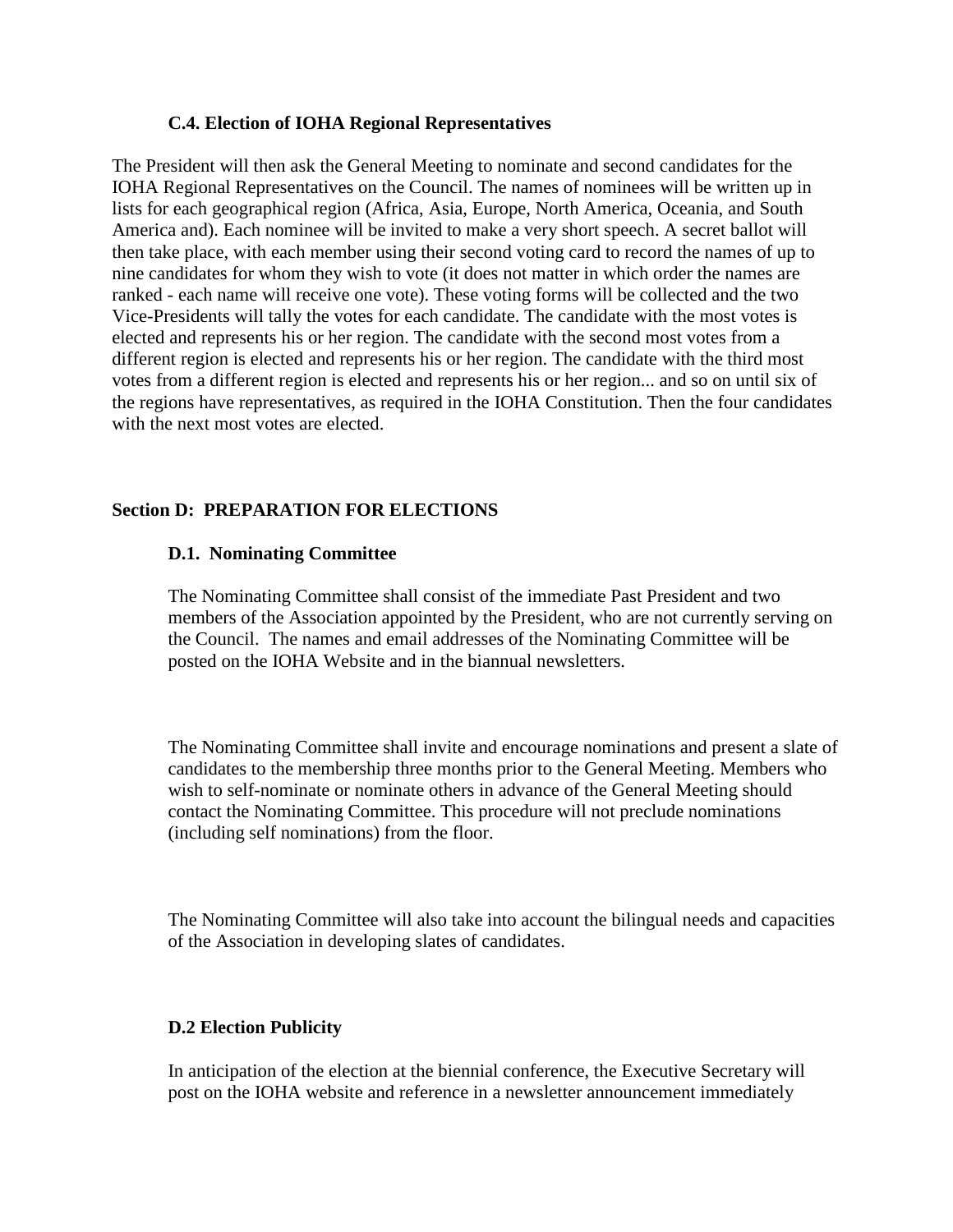preceding the conference, the descriptions of the roles and responsibilities of each Council position to be elected at the General Meeting of the Conference. A description of the six geographical regions included on the Council shall also be posted on the website.

Descriptions of the roles and responsibilities of appointed Ex-Officio members of the Council (Executive Secretary and Financial Secretary, Media Coordinator, Translation Coordinator) will also be posted on the IOHA Website.

# **ARTICLE II: BIENIAL CONFERENCE**

# **SECTION A: SELECTING THE CONFERENCE VENUE**

#### **A.1. Principles**

In selecting a conference venue, the association will be guided by the principles of rotation, accessibility, and cost.

The international nature of the association requires that its bi-annual meetings should be carried out in rotation among its major regional or continental zones. The order of rotation is, however, not rigid, but no zone may host it more than twice until all other zones have had at least one opportunity each to host or decline to host the conference. Council may from time to time determine and publish a "tentative" order of rotation for the next two or more meetings to guide future plans by prospective hosting groups, individuals, and institution.

The selected conference venue should be readily accessible, first by air and secondarily by road, rail, and water, where applicable. Accessibility extends to guaranteeing affordable venue and accommodation, bearing in mind the self-financing nature of the association. Recognizing that tourism is a major attraction of attendees to our conferences, in selecting venue and meeting time, the presence of an auspicious climate, both geographical and cultural, should be given due consideration.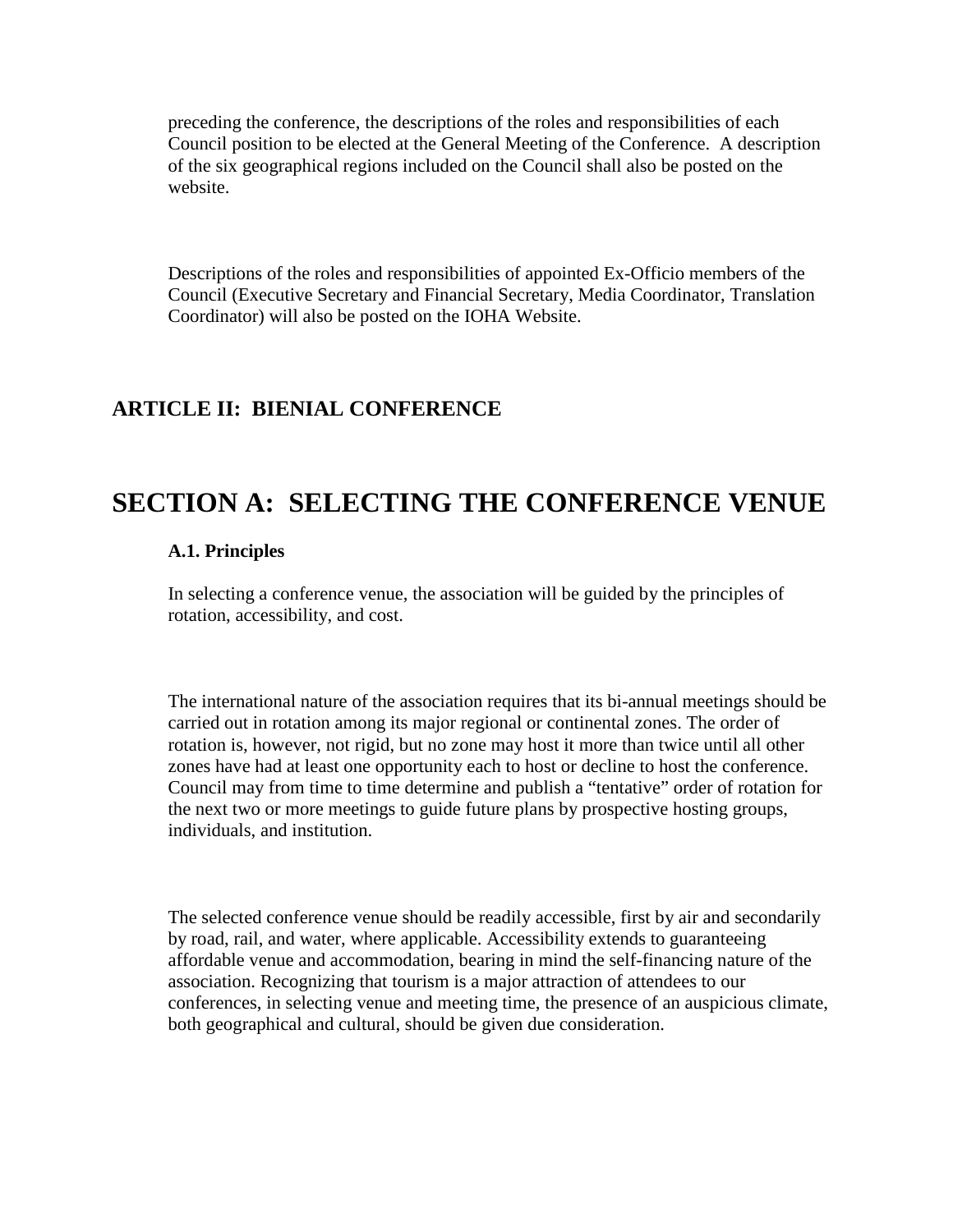#### **A.2. Procedures**

Considering the size of our association and the number of people on the Council, the Council will also serve simultaneously as the Conference Committee in deciding the choice of conference venues.

Initiating the choice of a conference venue: this may be done in at least two ways or a mixture of both. In the first approach, the Council, serving as the Conference Committee, selects where (continent, country or city) the next conference will be held and invites individuals and groups to volunteer to serve as the local organizing committee for the conference. In the second approach, individuals and groups wishing to host the conference, inform the Council of their intentions. Council vets every request, and then invites proposals from those considered viable or meritorious. Flexibility, however, is the rule here. Circumstances may often require a mixture of the Council seeking possible venue and of venues being put forward independently by individuals and groups.

Primary responsibility for finding and deciding the venue of the bi-annual conference will rest with the Council. Council will set a tentative meeting schedule covering the next two or three meetings. At least six months before its bi-annual meeting, Council should identify and invite proposals from prospective hosts for the honor of hosting the following or subsequent meeting.

Proposals to host the IOHA conference should address the following:

- 1. the circumstances and reasons for offering to host the conference.
- 2. the number of IOHA members available in the proposed hosting nation or nations that will serve as resource persons or members of the local organizing committee in the planning for the conference
- 3. information on funding availability and sources, since IOHA conference is expected to be self-funding, meaning the local hosts will be responsible for raising the money to host the conference, as well as raise additional fund for scholarship. The IOHA contributions goes almost entirely towards scholarships.
- 4. information on arrangements and costing of simultaneous translation, conference program and proceedings, transport between conference venues and accommodation
- 5. nature, types, and range of prices of appropriate venue and accommodation
- 6. cultural and political climate of the host country that should be of interest to IOHA in deciding to accept or reject the proposal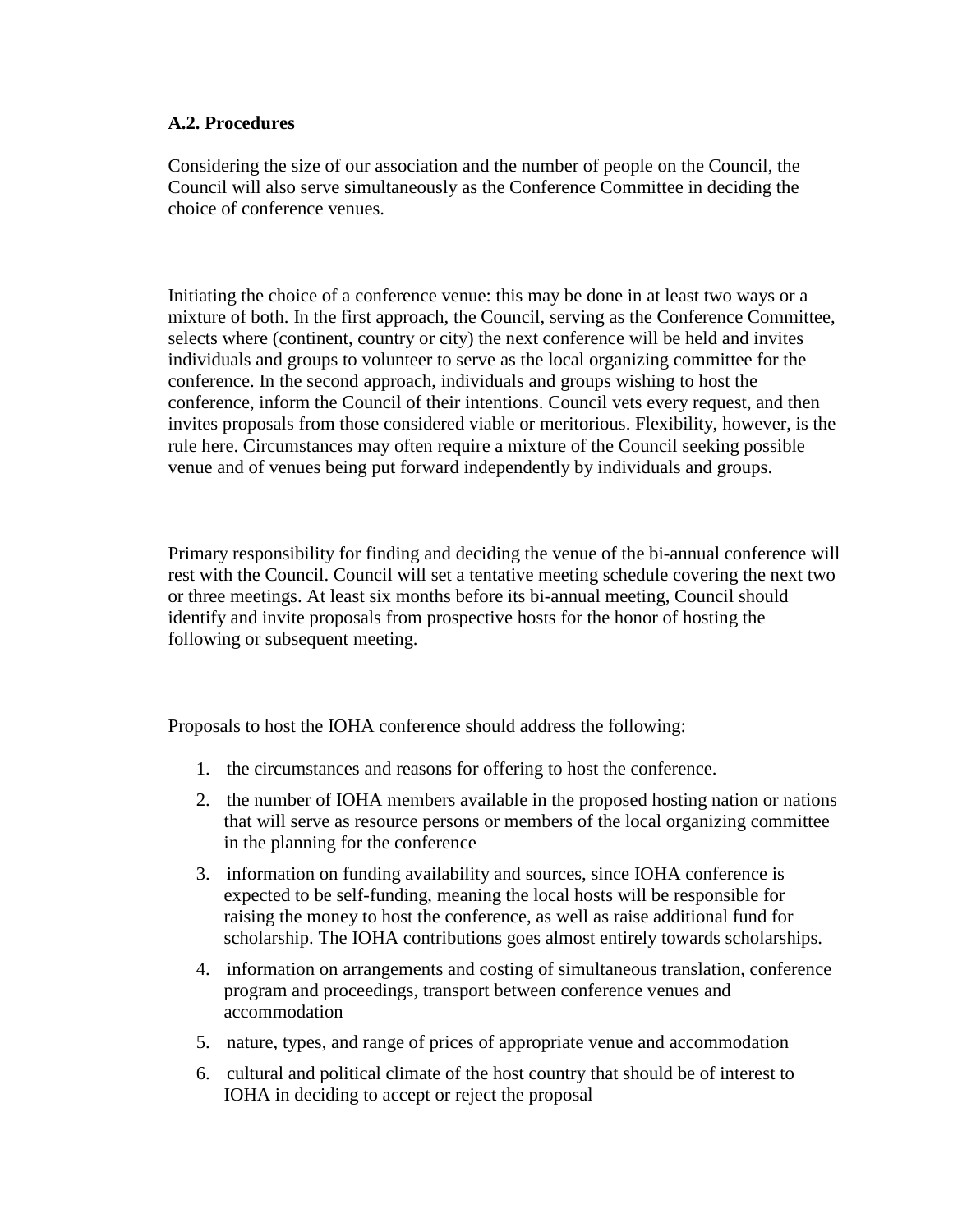- 7. possible theme or themes, and rationale for proposing them
- 8. proposed cultural activities, tours, etc.

Proposals should be submitted to the IOHA Council at least three months before the IOHA bi-annual conference, preceding the meeting being proposed for. Where possible, though this cannot be required, individuals and groups can propose to host meetings four or six years before the time, thus providing members, hosts, and attendees enough time to plan ahead.

Proposals should be submitted in hard copy but more especially by email to facilitate easy circulation among Council members at least two months before the conference. Council will vet the proposals. If there is only one proposal or only one proposal meets the criteria, then the Council may approve the proposal and then announce to the Bi-Annual General Meeting the venue of the next conference. However, if more than one proposal meets the criteria, the Council will present the two or more proposals to IOHA members at the Bi-Annual General Meeting, where members will then decide by a written ballot what their preferred venue will be.

#### **ARTICLE III: MEETINGS OF THE COUNCIL**

#### **SECTION A**.

The Council shall meet twice yearly online, to conduct the business of the Association, and the Council shall also meet face-to-face at every biennial conference, prior to the beginning of the conference. The newly elected Council will also meet face-to-face following the election.

#### **ARTICLE IV: ROLES AND RESPONSIBILITIES OF THE COUNCIL**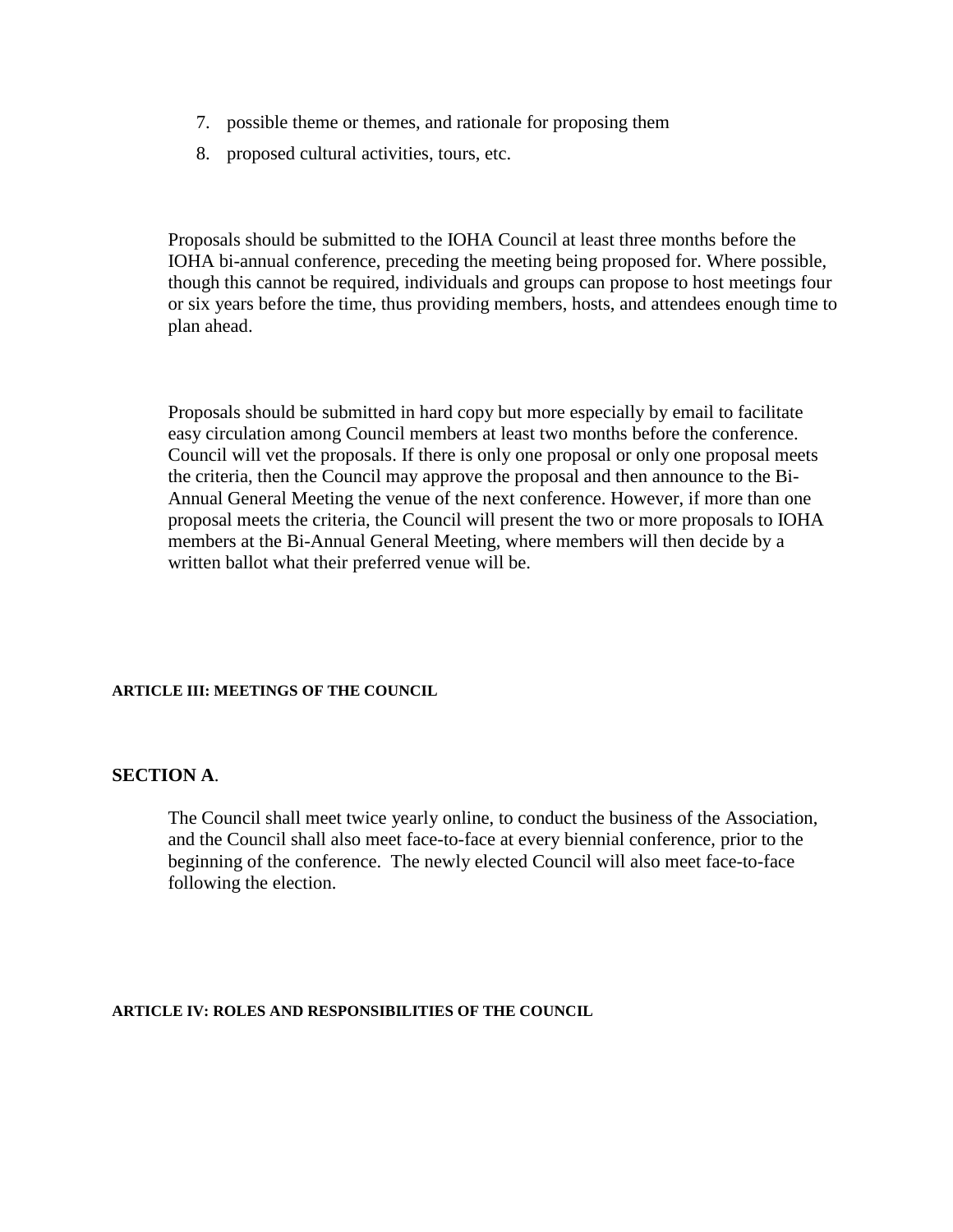All Council members are responsible for participating actively in discussion and decision-making at online and face-to-face meetings of the Council; to serve actively on one of the Council Subcommittees; to support *IOHA News*, the Association newsletter, by eliciting news, information, or articles from their respective regions; and helping disseminate Association and Conference information in their respective geographical regions.

# **SECTION A. EXECUTIVE OFFICERS OF THE COUNCIL**

#### **A.1 President**

The President will lead, oversee, and represent the Association, internationally; call and chair all Council meetings, both online and face to face; prepare the agendas; write biannual reports for *IOHA News*; appoint, encourage and oversee the work of the various Council committees and provide assistance when requested or required; work closely with biennial Conference organizing committee; solicit regional proposals for the Biennial Conference; and work to insure the growth and well being of the Association.

#### **A.2. Vice-Presidents**

The two Vice-Presidents support the President in all matters regarding the Association; represent the Association internationally; and support development in all areas of work. They may take on special projects or roles within the Council, depending on expertise.

;

### **A.3. Past President**

The Past President provides continuity of leadership information to the Council; chairs the Nominating Committee and may take on special projects or roles within the Council, depending on expertise.

### **SECTION B: REGIONAL REPRESENTATIVES OF THE COUNCIL**

#### **B.1. Nine Regional Representatives.**

The nine regional representatives are elected to represent six different geographical regions, as stipulated in the Constitution. Each representative will participate actively in all Council meetings (virtual and face-to-face), contribute twice yearly to the IOHA Newsletter, and take primary responsibility for one of the following Council committees: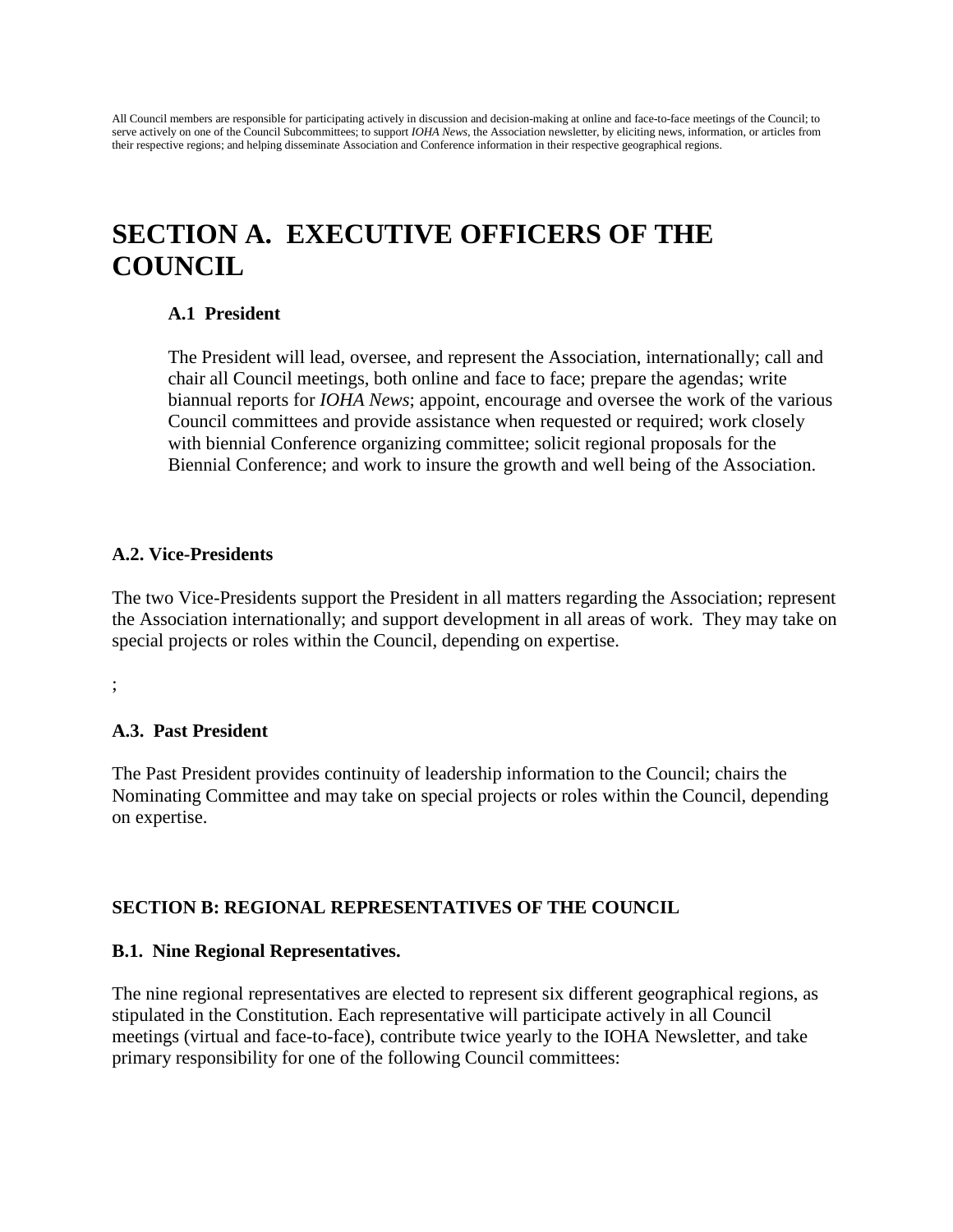## **SECTION C: COUNCIL COMMITTEES**

The Council committees may include:

- Conference Support (requires combined bilingual capacity)
- Membership and Development
- Scholarships
- Fundraising
- *IOHA News* editors (requires combined bilingual capacity)
- *Words and Silences* editors (requires combined bilingual capacity)
- IOHA Website

Other committees may be created as needed.

## **SECTION D: EX-OFFICIO MEMBERS OF THE COUNCIL**

The President will appoint the following ex-officio positions to insure long-range continuity of critical areas of work.

### **D.1. Executive Secretary**

In the event that one person does not hold the necessary expertise to fulfill the combined responsibilities of the Executive Secretary, as provided in the Constitution, the position of Executive Secretary may be divided into two: the Executive Secretary and the Financial and Membership Secretary, Both positions are ex-officio and non-voting on the Council. In such a case:

The **Executive Secretary** is responsible for taking minutes of all meetings, setting up online and face-to-face meetings, maintaining the online meeting site, and keeping the online Association archives.